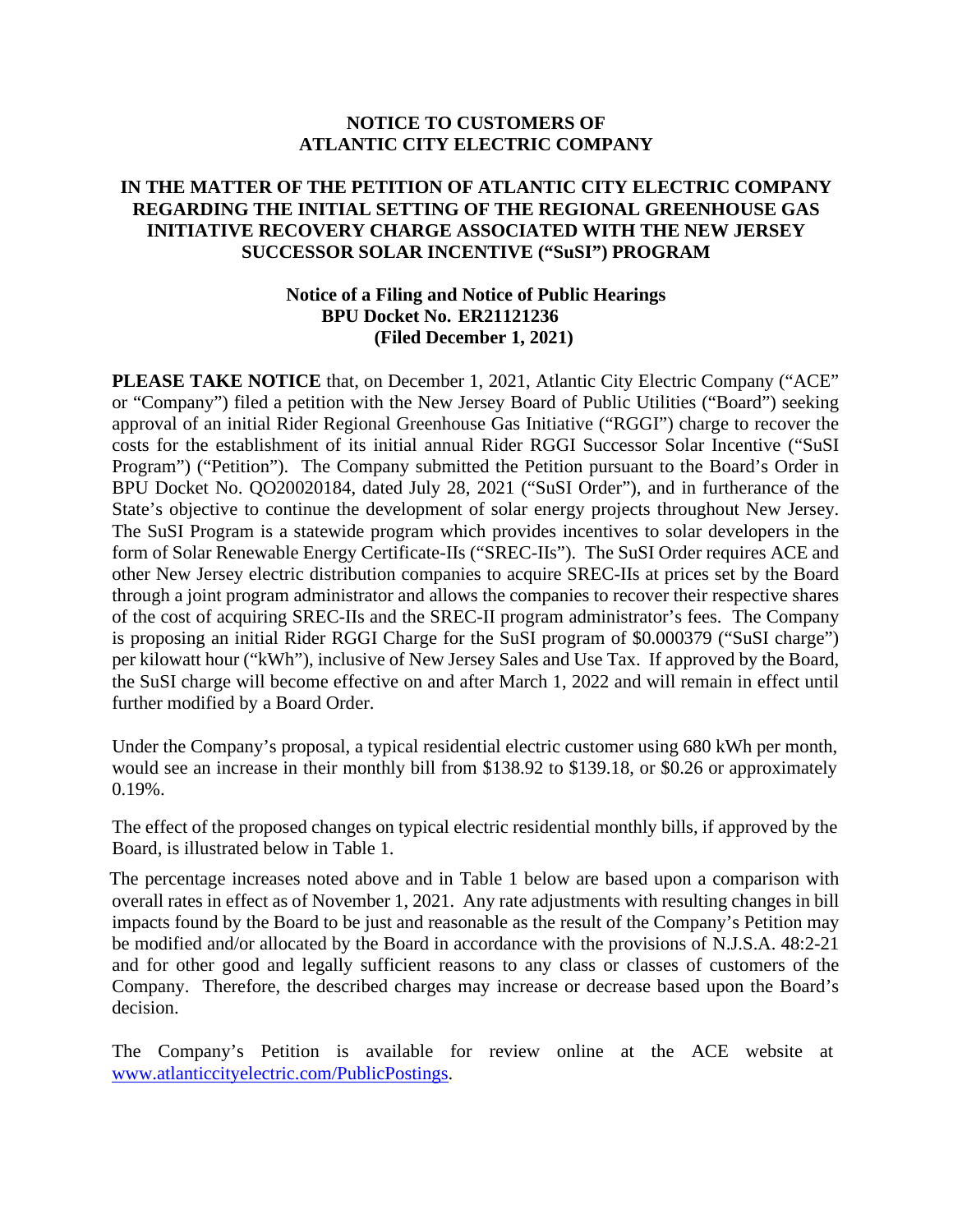| <b>Monthly</b><br>kWh Use | <b>Present</b><br><b>Bill</b> | <b>Proposed</b><br><b>Bill</b> | <b>Increase</b><br>\$) | <b>Increase</b><br>(%) |
|---------------------------|-------------------------------|--------------------------------|------------------------|------------------------|
| 100                       | \$25.35                       | \$25.38                        | \$0.03                 | 0.12%                  |
| 300                       | \$64.52                       | \$64.63                        | \$0.11                 | 0.17%                  |
| 500                       | \$103.67                      | \$103.86                       | \$0.19                 | 0.18%                  |
| 750                       | \$152.62                      | \$152.90                       | \$0.28                 | 0.18%                  |
| 1000                      | \$203.33                      | \$203.71                       | \$0.38                 | 0.19%                  |
| 2000                      | \$406.13                      | \$406.89                       | \$0.76                 | 0.19%                  |
| 2500                      | \$507.53                      | \$508.48                       | \$0.95                 | 0.19%                  |
| 3000                      | \$608.94                      | \$610.07                       | \$1.13                 | 0.19%                  |

## **Table 1 Residential Electric Service**

**PLEASE TAKE FURTHER NOTICE** that, due to the COVID-19 Pandemic, telephonic public hearings are scheduled on the following date and times so that members of the public may present their views on the Petition.

| <b>Date:</b> February 8, 2022         | <b>Date:</b> February 8, 2022         |  |
|---------------------------------------|---------------------------------------|--|
| $\mid$ Time: 4:30 P.M                 | <b>Time:</b> 5:30 P.M.                |  |
| <b>Dial-in Number:</b> (866) 326-9183 | <b>Dial-in Number:</b> (866) 326-9183 |  |
| <b>Passcode:</b> 617161#              | <b>Passcode:</b> 617161#              |  |

Representatives of the Company, Board Staff, and the New Jersey Division of Rate Counsel will participate in the telephonic public hearings. Members of the public are invited to participate by utilizing the Dial-In and Passcode numbers set forth above and may express their views. All comments will be made part of the final record of this proceeding and will be considered by the Board. In order to encourage full participation in this opportunity for public comment, please submit any requests for needed accommodations, such as interpreters or listening assistance, 48 hours prior to the above hearings to the Board Secretary at board.secretary@bpu.nj.gov.

The Board will also accept electronic and/or written comments. While all comments will be given equal consideration and will be made part of the final record of this proceeding, the preferred method of transmittal is via the Board's Document Search tool. Search for the docket number provided above, and post comments by utilizing the "Post Comments" button. Emailed comments may be filed with the Secretary of the Board, in pdf or Word format, to board.secretary@bpu.nj.gov.

Written comments may be submitted to the Board Secretary, Aida Camacho-Welch, at the Board of Public Utilities, 44 South Clinton Avenue, 1st Floor, P.O. Box 350, Trenton, NJ 08625-0350. All emailed or mailed comments should include the name of the Petition and the docket number.